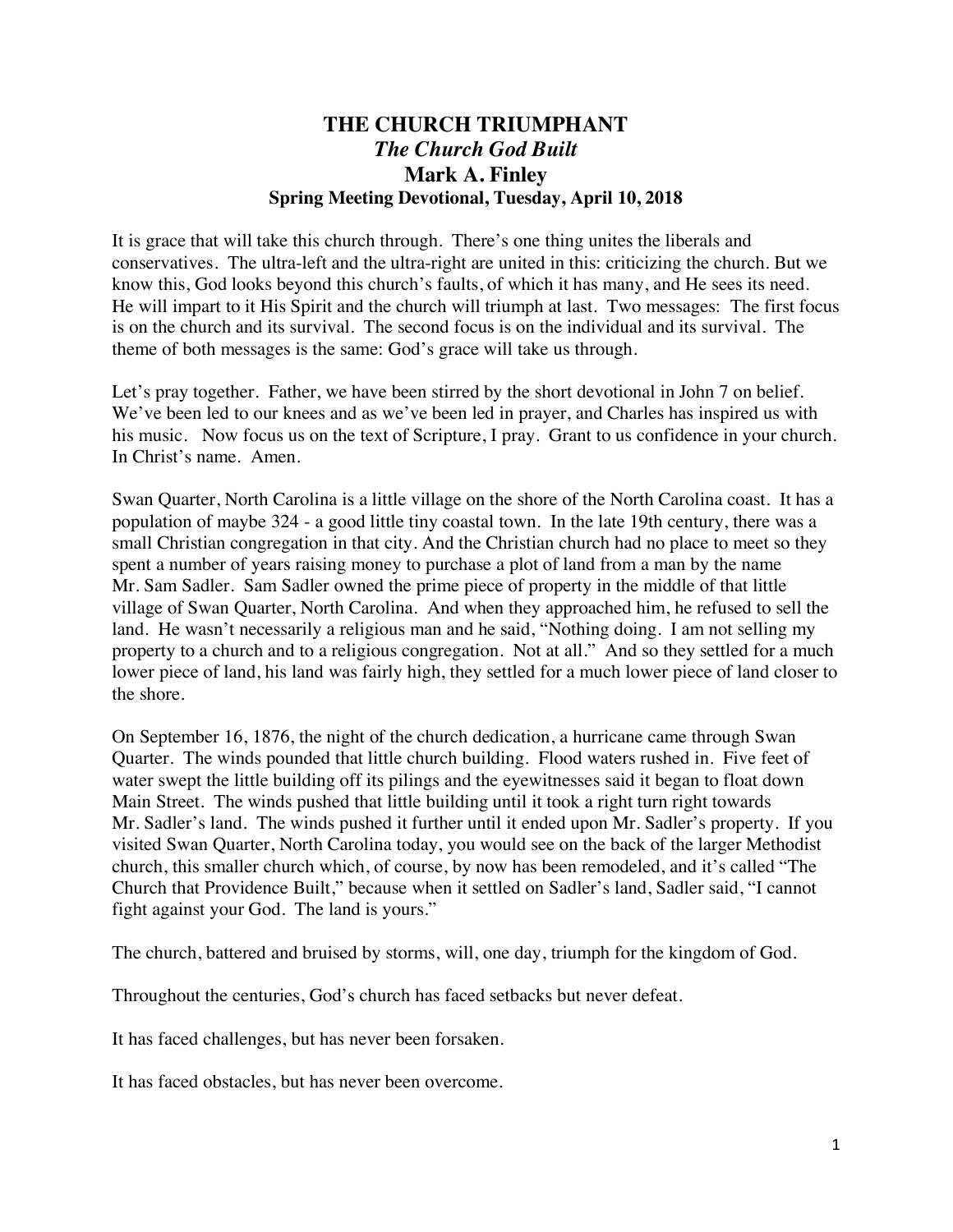God's church, through the centuries, has triumphed over the powers of hell.

The Egyptians could not defeat God's truth in the days of Moses.

The Babylonians could not crush God's truth in the days of Daniel.

The Persians could not obliterate God's truth in the days of Esther.

The Romans could not destroy God's truth in the days of Paul.

And Satan and all the angels of hell cannot destroy God's truth today.

God's church, as enfeebled and defective and weak as it is, will one day rise to its destiny. And one day, filled with God's grace, armed by God's Spirit, it will rise in the face of ridicule, slander, oppression, and persecution. The people of God, the plan of God, the purpose of God will triumph. We live in a time when there is cynicism. Cynicism against all institutions, cynicism against all organization. We are shot at from the left and attacked from the right, but the incredible good news is that Jesus will be triumphant. The incredible good news is that grace will triumph. The incredible good news is, as James Russell Lowe puts it, "Truth forever on the scaffold. Wrong forever on the throne." Yet that scaffold sways the future. And behind the dim unknown stand of God keeping watch above His own. God still has His eyes on the church."

In Matthew of the  $16<sup>th</sup>$  chapter. If you have your Bibles, please turn to Matthew the  $16<sup>th</sup>$  chapter. You may have it on the scrolls in the ancient text like I do. You may have it on the iPad. You may have it on your iPhone and I know if you have your iPhone, you're looking at the text and you're not texting. Mathew the 16<sup>th</sup> chapter, we look there at verses 13 and onward and we start in Chapter 16 with verse 13 we'll go back and pick up the context of the passage itself. In Matthew chapter 16 verse 13, "When Jesus came into the region of Caesarea Philippi, he asked his disciples, saying, 'Who do men say that I, the Son of man, am?'" Now, His disciples must have been surprised. Caesarea Philippi is north…it is north in Galilee. Galilee is in the northern part of Palestine or Israel. But when you go to Caesarea Philippi, you go much, much further north. And the disciples must have been surprised when Jesus left Capernaum and headed toward Caesarea Philippi and wandered over mountain pathways. They traversed over lush Galilean valleys. They forded streams. They slowly made their way northward. They walked mile after mile after mile. They must have wondered, why is Jesus taking us to this spot? Why not Capernaum? Why not Nazareth? Why not Jerusalem? Why not Bethlehem? Why not Jericho? They must have wondered why Jesus was taking them here. In their nine-hour walking journey from Capernaum to Caesarea Philippi, they noticed shrines and idols and images to the pagan gods. Finally, they arrived at Caesarea Philippi. Now Caesarea Philippi's discussion that Jesus had and this is where Jesus had one of the most significant discussions that Jesus ever had with His disciples. It's at the heart of the controversy between good and evil. It's at the very center of New Testament Christianity and if you don't get the lessons that Jesus taught at this point, very little else in Christian faith will matter. Now first we need to understand why Jesus chose Caesarea Philippi. There are four basic reasons.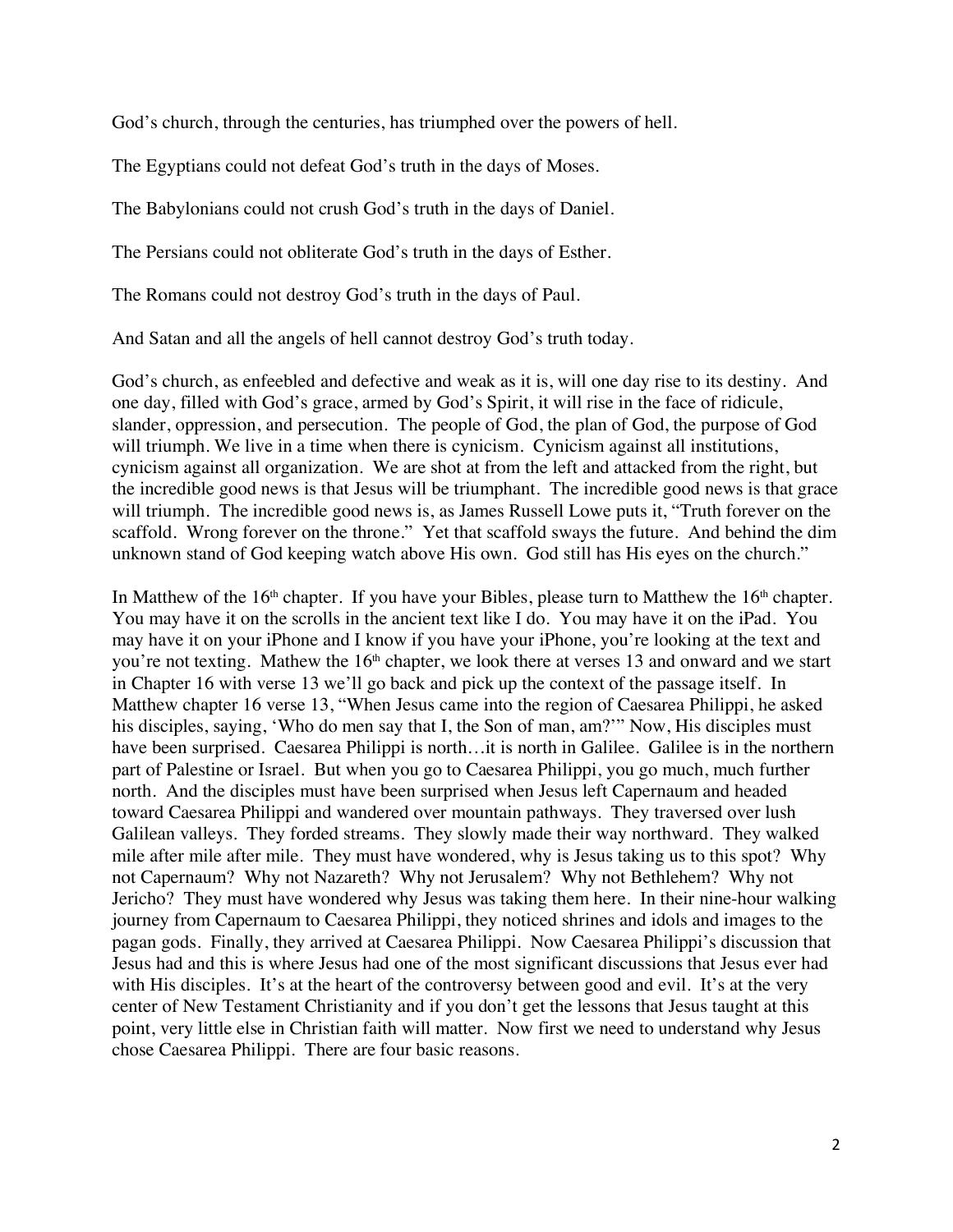First, Caesarea Philippi was the center of the worship of the Greek god Pan. Now Pan was the god of shepherds and hunters, of the and meadows and farms and his presence arose panic and fear in all those people who lived in those small villages. Jesus is the Good Shepherd. He brings peace to His flock, not panic. Now one of the reasons He put Himself here is that Jesus wanted to set Himself against the backdrop of all idolatry. He wanted to set Himself against the backdrop of all false religions. He wanted to set Himself against the backdrop and in the context of the Greek mythology and point out that it was not falsehood, it was not Greek mythology that would change the world. It was the church armed with the Spirit of Christ preaching the message of Christ that would change the world. Now this place was so striking that Alexander the Great and the Greeks built a sanctuary here and the natural features really impressed the Greeks and they believed that this place was the dwelling place of the gods. And there was a deep, deep spring here and as you look down into that spring and if you visit Caesarea Philippi today it seems like it's an endless cavern and the Greeks called it the "Gates of Hell." Jesus put Himself against that backdrop of myth and superstition and said that's not going to change the world, but My church that I am building, although the gates of hell challenge it, will not prevail. Jesus, the all-powerful, triumphant Christ, the Good Shepherd, the Fountain of Living Water came to this out-of-the-way place to reveal that He was the Living Christ and the gates of hell could not prevail.

Now there's a second thing about Caesarea Philippi that's significant. Caesarea Philippi was the center of Greek philosophy. At this time, the teachings of Plato, Socrates, and Aristotle seriously impacted the Roman world and the more educated Greeks believed that only through the development of the mind and through a right understanding could the world be changed. They had an emphasis on philosophy, an emphasis on education, an emphasis on knowledge and so Jesus sets Himself against the background of Greek philosophy to reveal that philosophy and education will not change the world, that it's the church armed with the Spirit of God that's going to go out and reach the world. Now Caesarea Philippi was also the center of Roman military might. The very name Caesarea Philippi speaks of the Roman Caesars. The city was a strong Roman military outpost founded by one of Herod's sons, Philip. Herod was a ruthless egomaniac. He became jealous of his wife and had her murdered. He murdered two of his own sons. And when Herod died, he had thousands of people slain for one reason: he wanted someone to mourn his death. The Romans dominated the first century world largely by military might. Jesus came to Caesarea to announce that might and power and armies were not the most powerful force in the world, the gospel was and so Jesus chose to make this place a significant point. Christ filling the lives of His followers would go out and change the world. It was not idolatry that would change the world. It was not philosophy that would change the world. It was not military might that would change the world. It was the church of the living Christ that would change the world.

Now Caesarea was also the center of formal religion. There's still another reason why Jesus came here. The first century historian Josephus tells us that this area was the headwaters of the Jordan. The Jews believed that the springs of Judaism and all that it stood for flowed from here. Now Ellen White makes this interesting observation in *Acts of the Apostles*, page 15: "Priests and rulers became fixed in a rut of ceremonialism. They were satisfied with a legal religion and it was impossible for them to give up this for the truths of heaven." Now Jesus chose this place specifically to reveal that formal religion, that ritual, that ceremony would never change the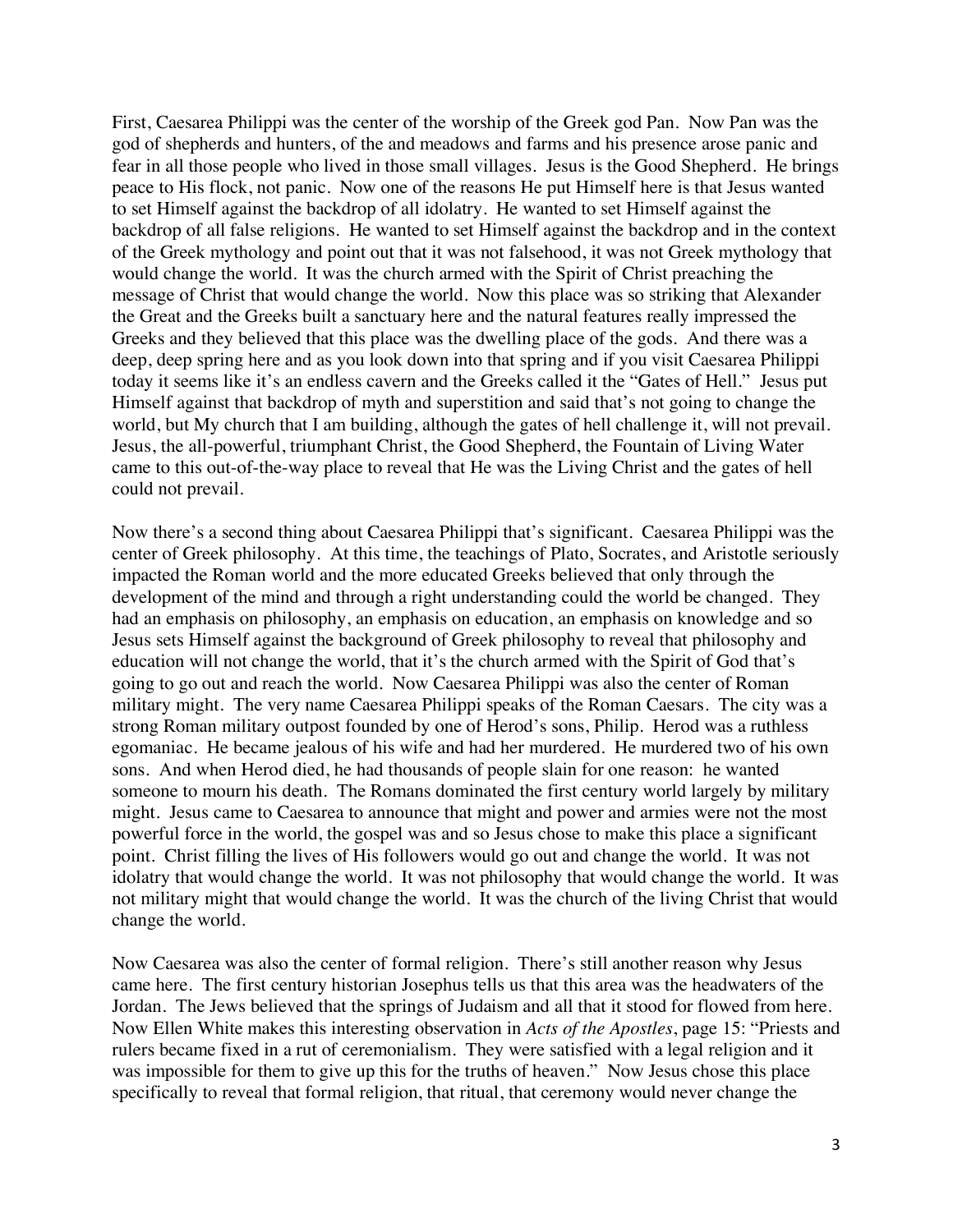world. The great philosophies of the world met here at Caesarea Philippi. And Jesus set Himself against the backdrop of idolatry to show the people that the idols they were worshiping were powerless. Jesus was making a statement for every generation. That statement comes echoing and re-echoing down the corridors of time and speaks to us here in this place now. The message is old but it is ever true. The message was given in the first century, but it speaks to us in the  $21<sup>st</sup>$ century. The message was given in another time and another place, but it is relevant to this generation, to this church, to this meeting, at this time, in this place. Jesus was making a statement that Greek philosophy is not going to change the world; that education is not going to change the world; that military might is not going to change the world, and some kind formal religion is not going to change the world. But in the midst of the great world systems, Jesus said as we go back to the text, Matthew Chapter 16:13, Jesus is pointing out in this passage that men and women who come to the living Christ are changed. Men and women who come to the living Christ are transformed. And when they come to the living Christ, He fills their lives with His Spirit and Jesus is saying in this passage that He is going to build His church; that the church is not some bureaucratic institution; the church is not some merely institution with administrative trivia, not trivia, administrative "good stuff," but not the best stuff, I'm sorry Mr. President, I'm a preacher. Matthew 16:13, I'm going to stick with the text, I'm safer there. When Jesus came to the region of Caesarea Philippi, He asked His disciples, saying, 'Who do men say that I, the Son of Man, am.'

Vs. 14: "They said, 'Some say you are John the Baptist, some say you are Elijah, and others Jeremiah, one of the prophets."

Vs. 15 "But He asked them, 'But who do you say that I am?" That's the question that comes home to every heart. Authentic faith always demands a personal response. My position will not keep me from being shaken out of the church in the last days. My position will not enable me to be filled with the Spirit and used of God as a world changer. My title does not qualify me to be a world changer. My degrees do not qualify me to be a world changer. My education does not qualify me to be a world changer. The number of people I command on my staff does not qualify me to be a world changer. The number of credit cards in my wallet certainly do not qualify me in any way to be a world changer. If you saw my wallet you'd know it. There is only one thing that qualifies you to be a world changer and that is to know the living Christ and to be changed by His grace and charmed by His love and empowered by His Spirit. The power of New Testament Christianity was the Person of Jesus Christ, and when these early believers came to Christ, their lives were changed so they could change the world. In the book *Steps to Christ*, page 70, I read this marvelous statement, "Your hope is not in yourself; it is in Christ. Your weakness is united to His strength, your ignorance to His wisdom, your frailty to His enduring might. So you are not to look to yourself, not to let the mind dwell upon self, but look to Christ. Let the mind dwell upon His love, upon the beauty, the perfection, of His character. Christ in His self-denial, Christ in His humiliation, Christ in His purity and holiness, Christ in His matchless love – this is the subject for the soul's contemplation. It is by loving Him, copying Him, depending wholly upon Him, that you are to be transformed in His likeness."

Jesus is developing a group of people who are passionate about Him, their hearts are broken for Him. The world has yet to see, as Dwight L. Moody says, "that man that woman who is totally consecrated to God, armed with the Spirit to go out to change the world." God is appealing to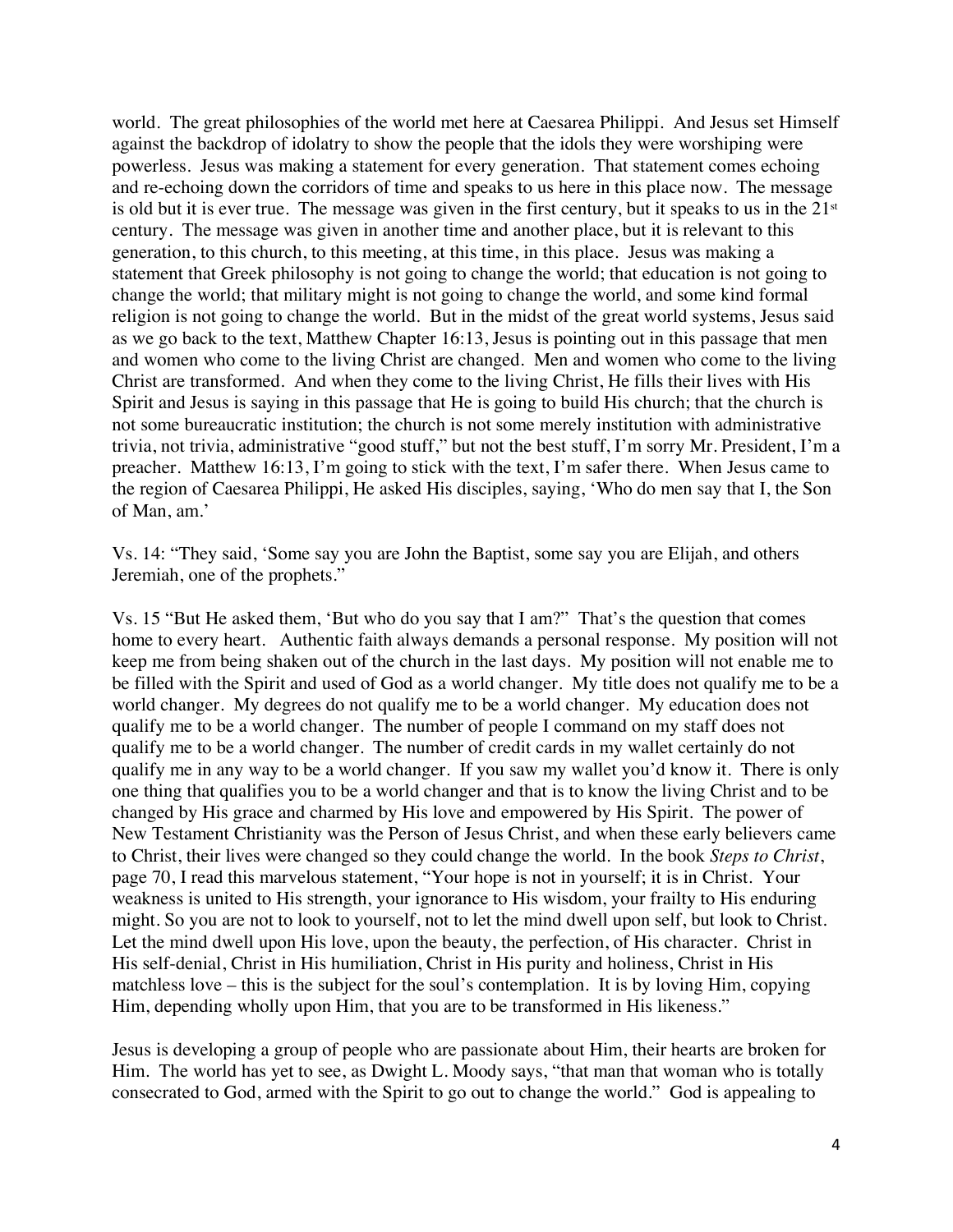His church not to be so interested in the important administrative principles that it misses the heart-broken passion to know the living Christ, to proclaim the truth of His Word to a dying generation and to prepare the world for a coming of Jesus. Jesus says in Matthew Chapter 16:15, "But whom do you say that I am?" and Peter says in verse 16, "You are he the Christ, the Son of the living God." And Jesus says, "Peter, you've got it! That's what the church is all about! Blessed are you, Simon Barjona, for flesh and blood has not revealed it to you, but my Father which is in heaven." Anytime we come to the living Christ, it is because the Spirit draws us. Anytime our hearts are revived by Christ, it is because the Spirit moves us. Anytime we have changes in our lives and we give up long-cherished habit patterns, the shackles of lust are broken in our mind, and the shackles of selfishness are gone, and the bonds that hold us are broken. When we come to Christ, He changes all that. We are filled with His grace and charmed by His love and amazed by His goodness. And Jesus said in verse 18, "And I say to you, Peter, upon this rock, upon this declaration that I am the living Christ. Upon this solid foundation I am the Christ. Upon the truth of My Word, I want to build my church. The church is not some bureaucratic institution, it is built by Christ. Jesus says I will build my church. Jesus has been building His church down through the ages. He says the gates of hell will not prevail against it. Will the gates of hell prevail against God's church? Will God's church be broken up? Will it be fragmented? Some people and even some "scholars" look at the church and say the church doesn't have very much future. My simple response to that is Matthew 16:18, "The gates of hell will not prevail against God's church." Some believe that philosophy will change the world. Others believe that military might will change the world. Others have the idea that some kind of formal religion's going to change the world. But what I say to you is this that the church of Jesus Christ filled with the Holy Spirit, armed with the Word of God will triumph over the principalities and powers of hell. Now Ellen White puts it this way in a number of places, 2 *Selected Messages*, page 384, *Testimonies,* page 89, she says the church may appear as if it is about to fall. Now my brothers and sisters, we are going to go into a crisis in the future, there is no question about that. We're going to be attacked from the left. They're going to rip us apart. They will try to undergird Adventism and its uniqueness. Every single doctrine of this church is based on the living Christ. Where is the Sabbath if you don't have Christ? Where is the sanctuary if you don't have Christ? Where is the state of the dead if you don't have Christ? Where is the health message if you don't have Christ? They're all the dry bones of Gilboa. But with Christ, the Sabbath is alive, rich and full. With Christ, is the resurrection of the dead. We don't leave them in the grave and say the dead don't know anything. We don't want to leave them there, we want to get them resurrected through Christ who is the living Christ. What's the health message all about? It's a body created by Christ and its honoring Christ. What's the sanctuary all about? It's Christ. You see, we're going to attacked from the left trying to remake Adventism into some kind of generic religious warm fuzzies of loving Jesus but don't worry about any prophetic truths. And no matter how conservative you are, there's always somebody who's ten times more conservative who's going to shoot at you. So if you're not attacked by the left, you're certainly going to be torn apart by the right. And if your religion makes you more angry, there's something wrong with your religion. And if your religion makes you so tolerant that you accept sin, there's something wrong with your religion. We don't want to be left, we don't want to be right, we want to be at the center of Jesus.

There are those who master in criticizing the church. They emphasize its failures. They point their finger at its sins. They publish their diatribes against its glaring faults. They major in its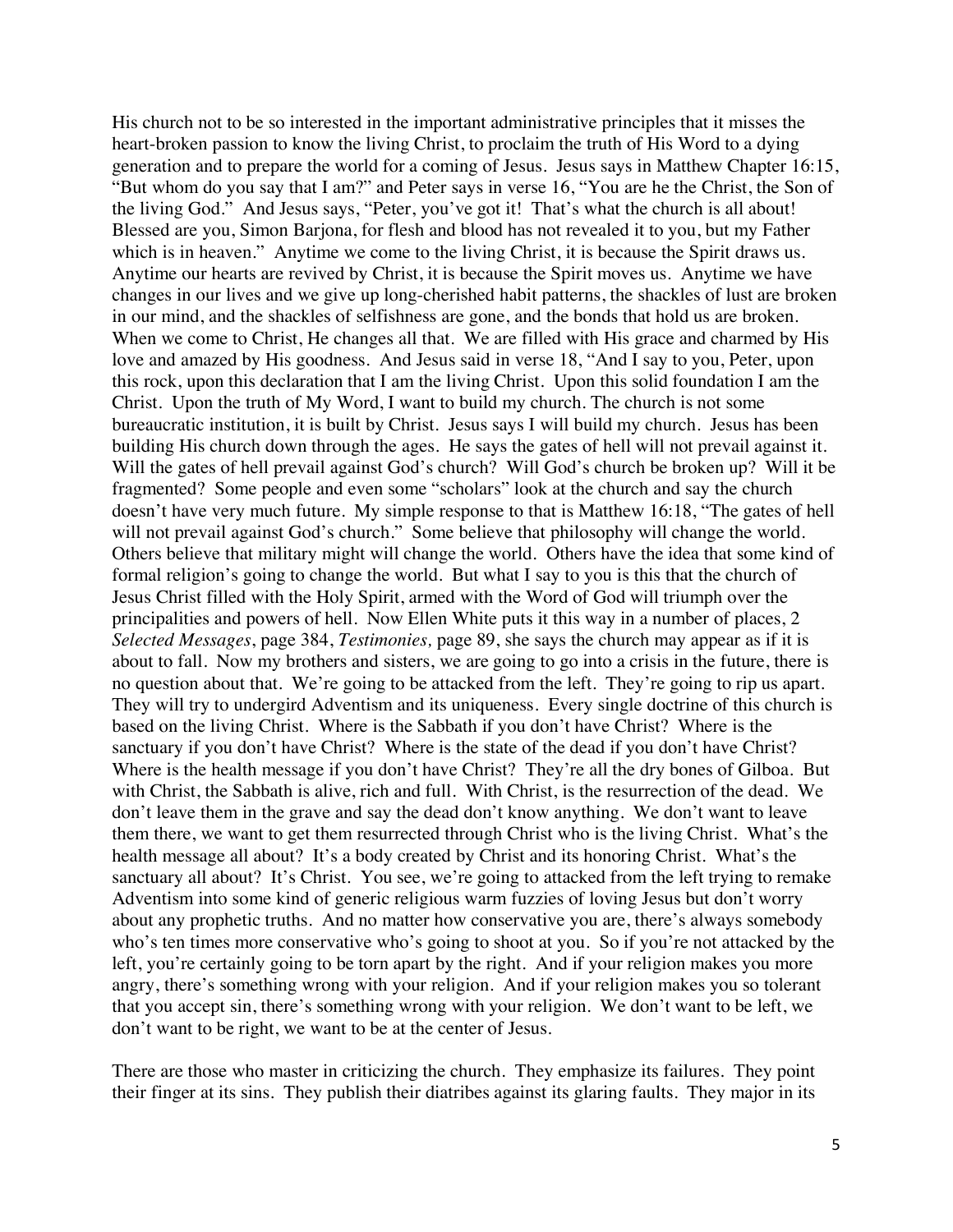mistakes. Church leadership acknowledges that the church is not perfect. In some areas the high and holy standards of Jesus have been compromised. In many areas we could do much, much, much better. It is the responsibility of leadership to lift the vision of our people to see the ideal that Christ has for this church and never be content where we are. Jesus is always leading us to more. We acknowledge that the church is far from what Jesus wants it to be, but it is still the bride of Christ.

Jesus says in Ephesians 5 through the apostle Paul, "Husbands love your wives, just as Christ loved the church." Gentleman, is your wife perfect? (Don't raise your hand right away.) Let me ask you this question, if somebody wrote a book about all the faults of your wife, would you read it? The church is the bride of Christ and I'm not interested in reading all the criticism from the ultra-left and the ultra-right about the bride of Jesus. Do you think it makes Jesus very happy when we criticize His bride? How would you feel? Wouldn't you rise to the defense of your bride? Let's look at our passage in Ephesians 5, Jesus is building His church. Our passage in Ephesians chapter 5 is quite a remarkable passage because it tells us three things about Jesus and His church. Ephesians 5:25, "Husbands love your wives just as Christ loves the church." The first thing that it tells me very simply, Christ loves His church. Isn't that incredibly good news? He's building His church, and as He builds the church, in spite of its weaknesses, in spite of its frailties, in spite of its mistakes, Jesus loves His church. To me that's incredibly good news.

Second thing about Jesus and the church is that He might sanctify and cleanse it with the washing of water by the Word. He loves His church and what's He going to do with His church? Is He going to cast if off? Is the church going to be broken up and fragmented? Not at all! He's going to sanctify and cleanse His church. Isn't that incredibly good news? And notice the last thing about the church that Jesus says in Ephesians 5:26, "that he might present it to Himself a glorious church, not having spot or wrinkle or any such thing…" The future of the church is not grim! The future of the church is positive. Jesus loves His church. Jesus will sanctify His church and He will present His church without any spot or wrinkle or any such thing.

In *Testimonies to Ministers*, page 15, Ellen White states this, "Dear Brethren (and Sisters, all of us) of the General Conference: I testify (and when the Gift of Prophecy testifies, we listen) to my brothers and sisters that the church of Christ, enfeebled and defective as it may be, is the only object on earth on which He bestows His supreme regard."

Is the church enfeebled – what does that mean, what's "enfeebled" mean: lacking spiritual power at times…Yes!

Is the church defective – Yes! It's complacent, apathetic, compromising…Yes!

But has Christ cast off His church – Never! It's the object of His supreme regard.

Let's look briefly at three passages of scripture in the New Testament that use the illustration of the church and God building His church to crystalize in our minds God's desire for His church. The first imagery of the church we get of the church is in I Peter 2. There the church is likened to the temple of God and you'll notice that Peter goes back to Matthew 16 and uses very similar language and we find it in I Peter 2 and again you have this idea of building, construction. One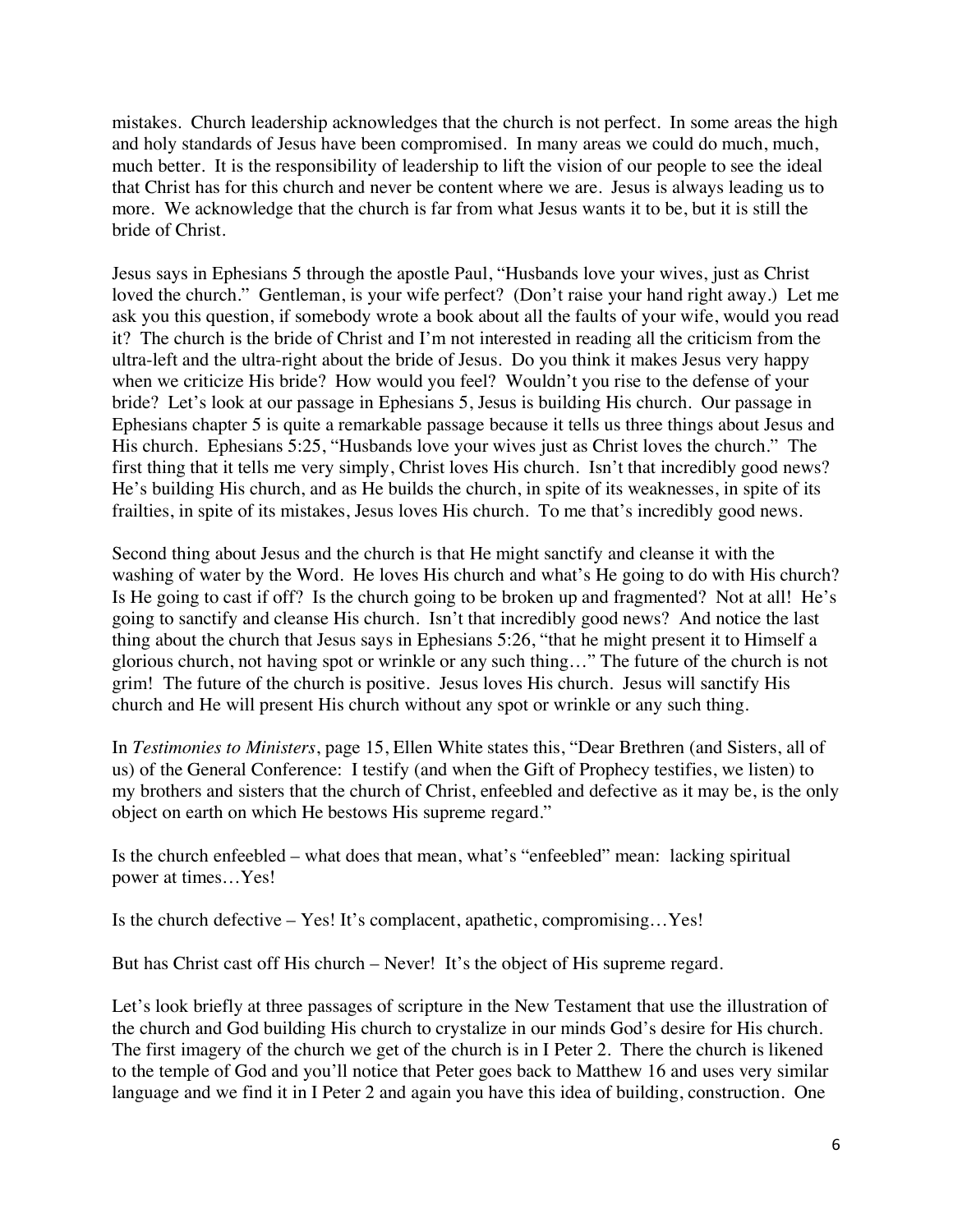thing about buildings is buildings don't come already built, they have to be built. So Christ through the centuries has been building a temple of truth and Seventh-day Adventists, in the living in the climax of earth's history, have the light of truth of the ages shining upon them. We read in I Peter 2:4, "Coming to Him as to a living stone. Rejected by men but chosen by God and precious, you also, are living stones, are being built up a spiritual house, a holy priesthood, to offer spiritual sacrifices acceptable to God. Therefore, it is also contained in scripture, behold I lay in Zion a chief cornerstone."

There are two things about this passage that fascinate me. The first is this: stones don't come polished, refined, and cut to fall in their place. They need some chiseling; they need some working off the rough places; they need some refining. Jesus says to you and me, you're stones in the temple of truth, but I've got a work to do in your life. If you're going to properly reflect my grace and love; if you're going to be a world changer; before I can do something through you, I need to do something to you. Before I can do something with you, I need to do something for you. You've got some rough edges there, Mark Finley. I've got to do some chiseling there. Lord, I don't like to be whacked with a hammer. Lord, I don't like that chiseling business. Lord, chisel the guy next to me. Chisel Elder Wilson a little bit, Lord, because he really needs it. Chisel that guy next to me. Don't chisel me, Lord. No, please Lord, don't chisel me.

Do you find yourself at times being bitten with the malignancy of criticism? Do you find yourself at times thinking thoughts that if you were honest, they would be arrogant and proud? Do you find yourself at times substituting busyness for devotion and substituting what you do for Christ as righteousness rather than a living experience with Christ? Does your position overshadow your being a Christian? As we meditate, God's chiseling us, God's chiseling us, God's chiseling us. I like what Ellen White wrote in *4th Testimonies,* page 281, "God has been testing and proving you. Have you borne the test? You need to be cleaned and polished to have the rough and jagged points of your character removed that you might be refined for the kingdom." That's just genetics! That stuff's just genetics, Lord. Sure, I lose my cool a little bit, but you should have seen my grandfather. Sure I'm a little impatient, but my mother, if you would have seen my mother… Jesus said, "Look, I want to do some refining. I want to do some refining." When you study 1 Peter 2, you come to two conclusions:

- 1. The church does not come with stones fully polished. God is at work through His grace and by His power to build a temple of truth in which men and women reveal the glory of His character and the majesty of His love. But there is a second thing about that passage:
- 2. No temple of truth is built with one stone. Every stone is placed upon another stone. Jesus Christ is the foundation. The disciples are built upon that. Early Christians facing persecution, being torn apart by lions, being burned at the stake are stones in the temple of truth. Faithful men and women down through the ages, persecuted, tried, oppressed, have held the truth of God's Word high. The Reformers, the Waldensians, Luther, and the great reformers of their day have the moral courage to stand for the truth of God's Word. They were all part of this temple of truth. And the light of the ages is shining on 21<sup>st</sup> century Adventism today. We are called as heirs of the Reformation, built upon the very foundation of those who have gone before. We cannot disappoint the faithful men and women who have died for truth by being so lackadaisical that we compromise it. The generations in ages past call to this generation. Centuries of fierce persecution followed the establishment of the Christian church. Christ has never lacked men and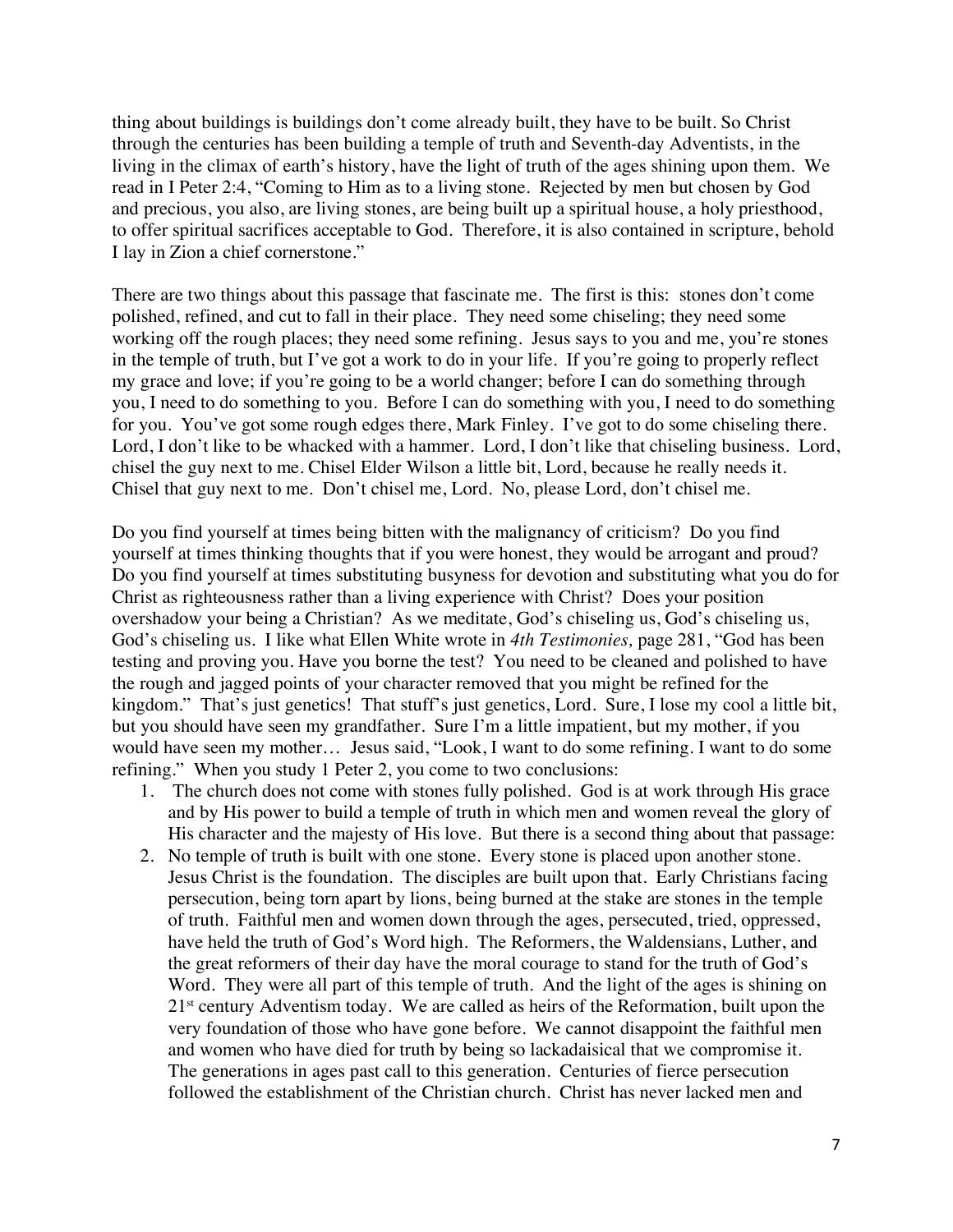women who counted the work of building God's temple dearer than life itself. The enemy of righteousness left nothing undone in its effort to stop the work of the builders. But here is a great lesson from 1 Peter: we have a glorious heritage.

There is a second illustration of the church. The first is the temple of God, the second is the body of Christ. Take your Bible, please, and look at 1 Corinthians 12. 1 Corinthians 12. As I was pondering on this passage recently, the marvel of study in Scripture is that God illuminates your mind with thoughts you have never thought before. One of the amazing things to me proving that the Bible is inspired is that you study it year after year. You can probe the same passage and you can miss something about that passage. 1 Corinthians 12:12, 13, "For as the body is one member and has many members, but all the members of that one body, being many, are one body, so also is Christ." Now notice verse 27, "Now you are the body of Christ, and members individually." Now notice, Paul says the church is the body of Christ. Come with me to Calvary's mountain. Come with me to Golgotha's cross. There the body of Christ hangs. Nails are driven through His hands and blood runs down His wrist. A crown of thorns is upon His head and blood runs down His face. Judas has betrayed Him. Peter has denied Him. The Jewish leaders have forsaken Him. The Romans have crucified Him. It is dark, dark Friday. The flowers bow their heads. The sun does not shine. The birds do not sing. The thunder crashes. The lightning flashes. It is dark, dark Friday and they take His bloody and bruised body off the cross. If you and I had stood there in the crowd that day, what would we have thought? Christianity is over! It's dead! It has absolutely no future at all. The church is the body of Christ. Bruised. Battered. Bloodied. Denied by friends. Ridiculed, at times, by enemies. But, thank God! Sunday morning is coming! Christ is resurrected! He's alive! He comes out of the tomb and the church goes forth to triumph! So His church the body of Christ, oppressed and battered. She will one day rise to her destiny. She will one day be resurrected by the power of the Spirit. She will one day, to the glory of God, filled with the Spirit go out and proclaim the Gospel to the ends of the earth.

Lesson 2. From the images of the church, sometimes the church will appear to be beaten down. Sometimes the church will appear to be defeated. Sometimes the church will nearly be destroyed. You may be in a part of the world where the life flickers dimly and you work year and year after year. Battered, bruised, bloodied, persecuted, defeated, forsaken in YOUR land. The church can arise to its destiny. The light will shine there once again to the glory of God. Ephesians 2: The family of God. The temple of God. The body of Christ. We are looking again at the building symbol. Verse 19: "Now, therefore, you are no longer strangers and foreigners, but fellow citizens with the saints and members of the household of God, having been built on the foundation of the apostles and prophets…" You see Christ, family, His church. Here you have the illustration of the family of God. The family's not going to be fractured. It's not going to be broken up. It's not going to be irreparably damaged. God's family, His church, is in His hand and it is going to triumph at last.

Lesson #3: Christ is going to hold His family in His hand and He's never going to let it go. He's going to take it by the hand and lead it to the kingdom. Enfeebled and defective as the church may be, it's the object of Christ's regard. It's not to be broken up, disintegrated. It will not fragment or fall apart. It will rise to its destiny and triumph at last. It will be the force over the powers of hell and the world will be filled with the glory of God. Christ's church will triumph